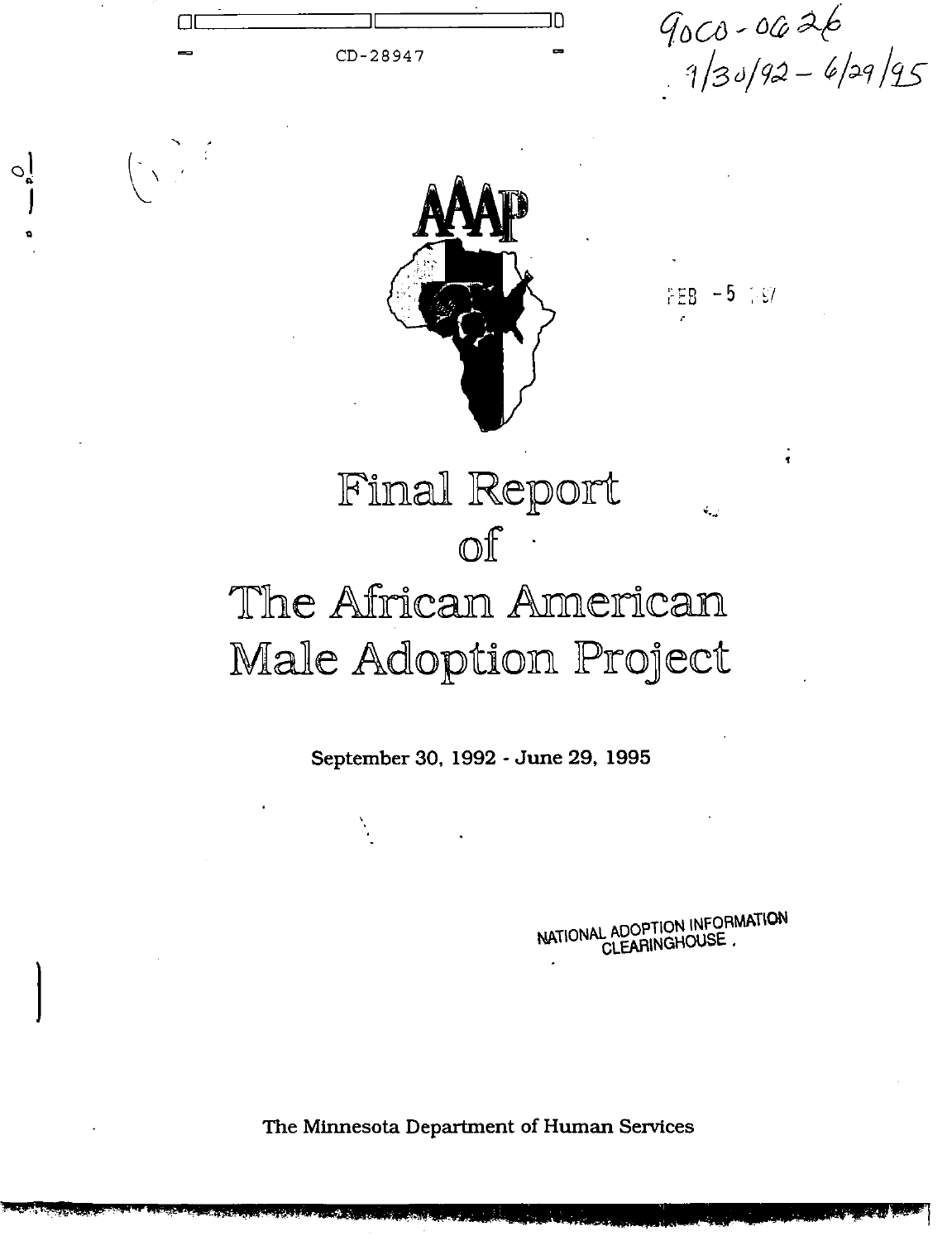# FINAL REPORT

,,

| 1)         | <b>Grant Number:</b>                                  | 90-C-0626                                                                                                  |
|------------|-------------------------------------------------------|------------------------------------------------------------------------------------------------------------|
| 2)         | Project Title:                                        | African<br>American<br>Adoption<br><b>Project - Continuation/Male</b>                                      |
| 3)         | <b>Grantee Name and Address:</b>                      | Minnesota Department of Human<br><b>Services</b><br>444 Lafayette Road<br>Saint Paul, Minnesota 55155-3832 |
| 4)         | <b>Telephone Number:</b>                              | $(612)$ 296-5288                                                                                           |
| 5)         | Period of Performance:                                | September 30, 1992 - June 29, 1995                                                                         |
| 6)         | <b>Approved Project Period:</b>                       | September 30, 1992 - June 29, 1995                                                                         |
| 7)         | Period Covered by Report:                             | September 30, 1992 - June 29, 1995                                                                         |
| 8)         | Principal Investigator's Name<br>and telephone number | <b>Denise Revels Robinson</b><br>$(612)$ 296-5288                                                          |
| 9)         | Author's Name and telephone number                    | Denise Revels Robinson<br>$(612)$ 296-5288                                                                 |
| 10)        | Date of Report:                                       | September 30, 1995                                                                                         |
| <b>11)</b> | <b>Report Number:</b>                                 |                                                                                                            |
| 12)        | Name of Federal Project Officer:                      | Geneva Weir-Rice                                                                                           |

.<br>- <del>. . . . . . .</del> .

 $\sim$   $\omega$ 

 $\sim$ 

—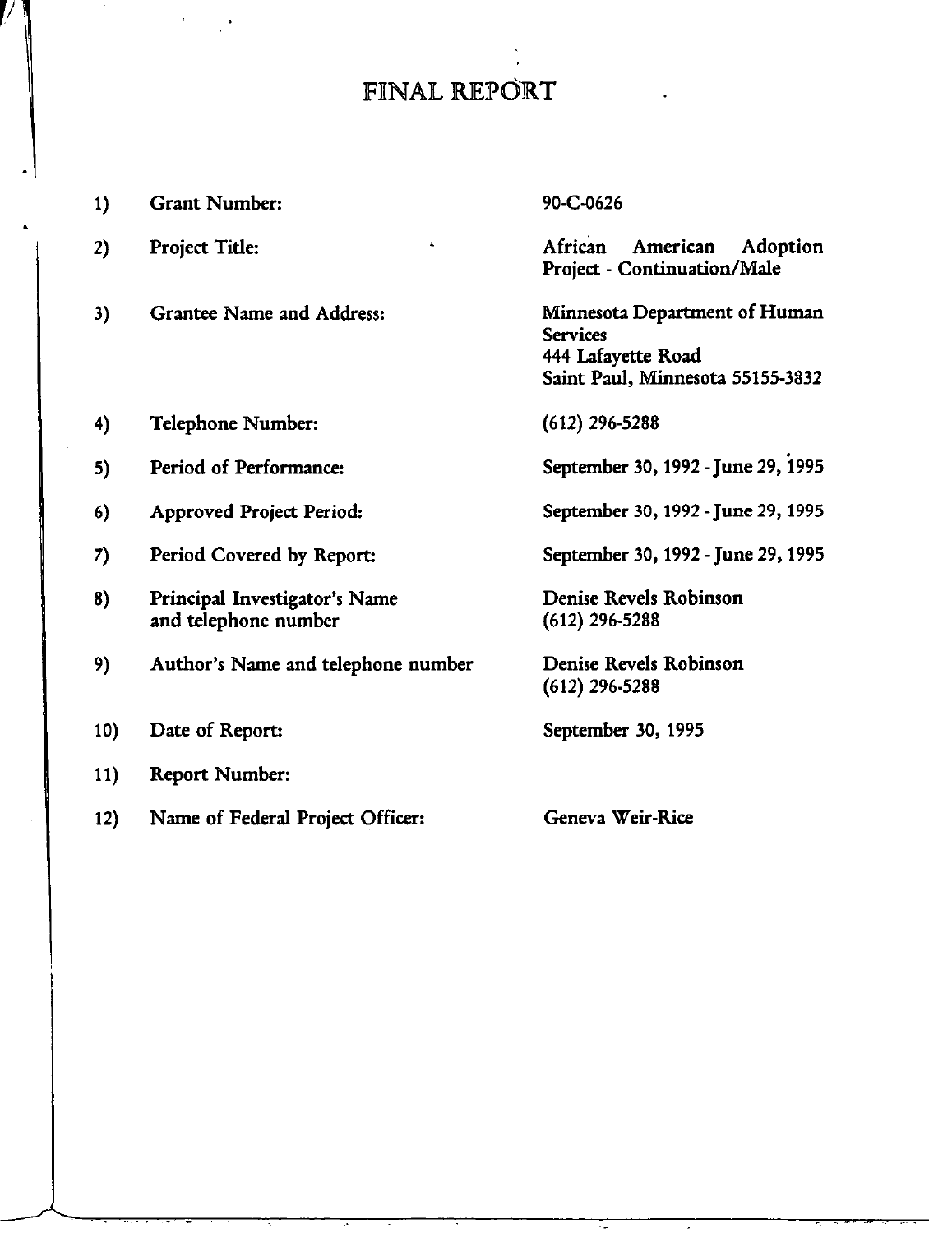### FINAL PROGRESS REPORT AFRICAN AMERICAN MALE ADOPTION PROJECT

**I**

**I**

,,

The purpose of this report is to describe the outcomes and accomphshments of the African American Male Adoption Project. The project period was from September 30, 1992 . through June 29, 1995.

.

## I. SUMMARY OF AFRICAN AMERICAN MALE ADOPTION PROJECT

The Minnesota Department of Human Services in collaboration with Hennepin County (Minneapolis), and Ramsey County (Saint Paul), applied and received funding in September of 1992 to increase the adoption of African American males in the Twin Cities of Minneapolis and Saint Paul. In acknowledgement of the critical issues facing Black males today, the lifetime implications of adoption, and the need for more culturally oriented child welfare services, a separate program component for specialized recruitment, family preparation and post placement services for families adopting African American male children was developed and implemented.

The African American Male Adoption Project proposed to recruit 200 applicants and place 30-35 African American waiting male children adoptive families by tailoring adoption services to the unique needs of the African American communities in Hennepin and Ramsey Counties.

Our innovative approach emphasizes creative, flexible, non-traditional services, delivered through state, county, and community collaboration. Culturally oriented adoption services have been guided by the uniqueness of waiting African American male children and families. In other words, we set out to find families for our male children.

Program objectives addressed four areas: 1) specialized recruitment strategies targeting African American communities; 2) flexible adoption practice to screen in applicants, and remove barriers to the adoption of African American males; 3) participation from the African American community to help plan for the future of African American male children; and 4) training child welfare professionals who serve African American families and children.

Fifty-nine (59) African American male children were placed in adoptive homes during the period of the Project.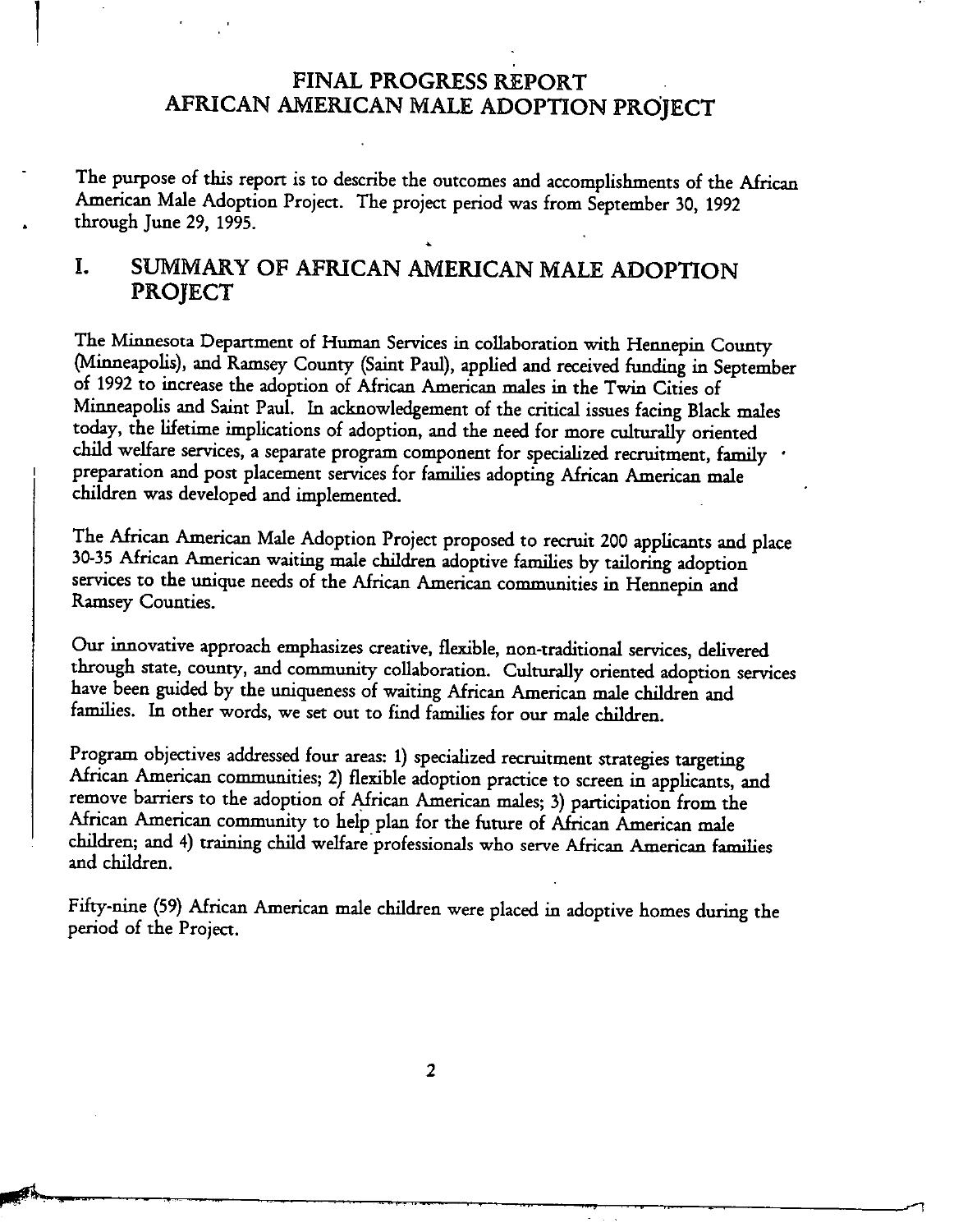#### II. BACKGROUND

In October of 1991, the Minnesota Department of Human Services was awarded funds from the U.S. Department of Health and Human Services to conduct a 17 month demonstration project to increase the adoption of African American children in the Twin Cities.

..

The project was well received and within a year a total of 59 families had been recruited. Most of the families who responded to our initial recruitment efforts expressed a preference for a female child, or a female sibling group. Male children waited longer for adoptive families and thus were usually older when an adoptive family was identified.

In January 1991, the Minnesota Department of Human Services released a report of Minnesota Foster and Adoptive Care (1987-1989). The report provided information on the status of children of color in foster and adoptive care and examined county efforts to recruit and retain foster and adoptive families of color. The findings from this report clearly indicated that African American children were over represented in the foster care. system and waited longer for adoptive families. This was particularly true for African American male children.

A continuation grant was implemented in March 1993, and continued until March 1994, that emphasized the placement of African American sibling groups. This project targeted 5 infants for placement - 27 were placed; 12-20 sibling groups were targeted for placement -27 were placed; child placement was targeted at  $25 - 7$  were placed. Of the child placements 4 were male, 3 were female.

### III. MAJOR ACTIVITIES AND ACCOMPLISHMENTS

#### AFRICAN AMERICAN MALE ADOPTION PROJECT

#### A. RECRUITMENT STRATEGIES

The project developed specialized and ongoing family recruitment strategies to inform the African American communities of Minneapolis and Saint Paul about African American male children awaiting adoption. Recruitment strategies included: communications to churches, community and professional organizations, African American adoptive and foster parents and African American owned radio stations. Photographs and articles about waiting children were published in African American newspapers.

Clergy and lay leaders from the churches announced the Adoption project in weekly church bulletins, during church services and at various church events.

**A . . . . ...... . . . . . ... . .. ,,**

3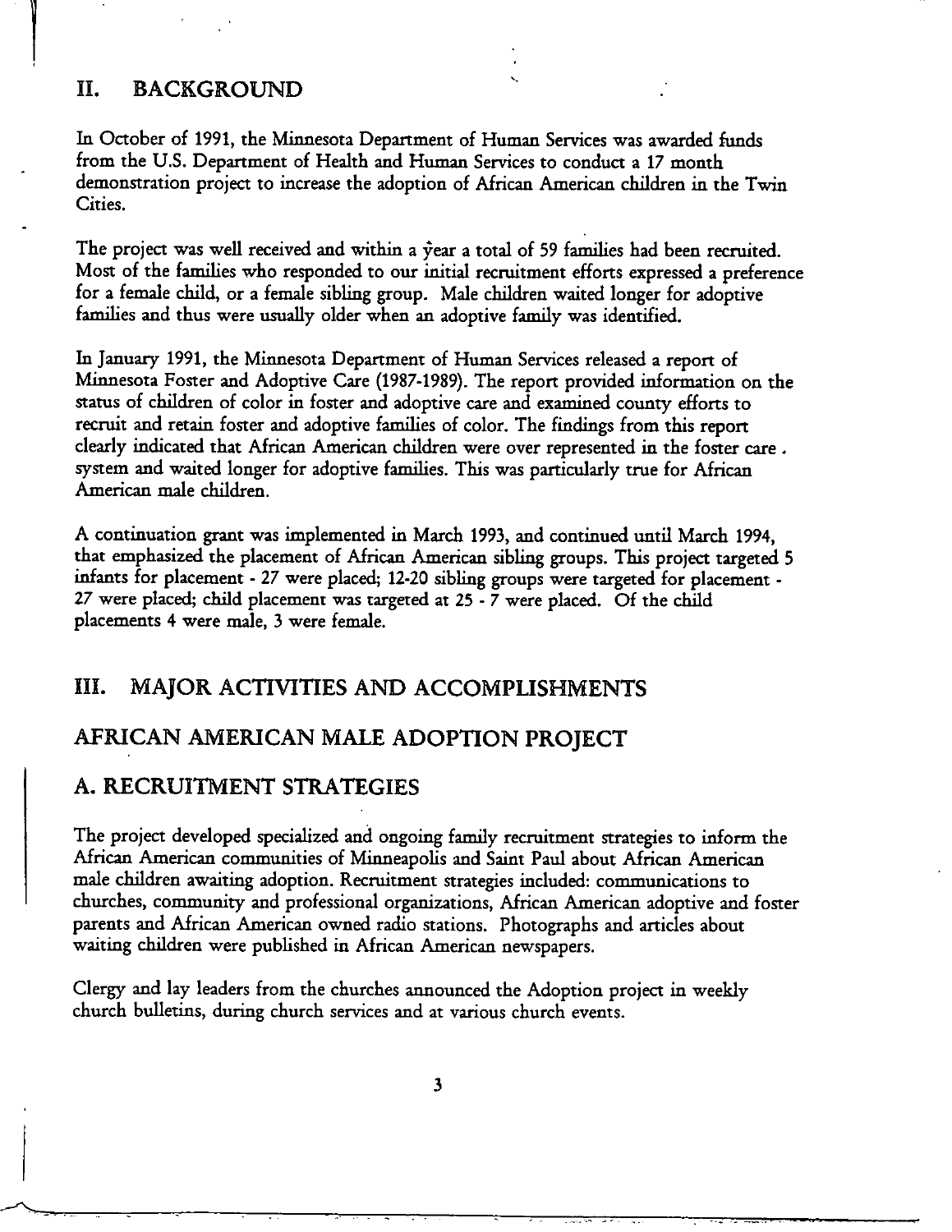Radio announcements were developed and aired on KMOJ (an African American community owned and operated radio station). Public service announcements were also aired by other local radio stations and local television channels.

Public Service Announcements featuring Minnesota Vikings player Steve Jordan were produced and aired on local television channels. A regularly scheduled adoption news segment, "Thursday's Child", a part of the KSTP daily news show, was also used for recruitment. KSTP highlighted waiting African American children on several occasions.

Special sessions were held, adoption packets disseminated and adoption fihns shown at a number of African American community events.

In addition, photo albums of the targeted children were compiled and presented at orientation sessions, church and community events. Project brochures were distributed at dozens of community churches, agencies and events.

#### **B. PROMOTIONAL ACTIVITIES**

Promotional activities included the development of a project logo, letterhead and stationery, t-shirts and gift bags; presentations at professional and church gatherings and conferences; interviews on public cable television and public radio; forums with the Council on Black Minnesotans; published interviews and articles in major metropolitan newspapers and organizational newsletters.

## C. COMMUNITY PARTICIPATION

The project established a steering committee which consisted of collaborating agencies and their staff, and membership from the Council on Black Minnesotans and the African American Survival Committee. The steering committee developed a variety of approaches designed to promote the participation of leaders from the African American communities of Minneapolis and Saint Paul.

The African American Adoption Project was supported, promoted and influenced by the community-at-large. This was evident by invitations from community and civic organizations to share their forums and speak on the Adoption Project; pro bono announcements and services from a local sports celebrity; participation from KMOJ and WRNB radio stations, KSTP Television station and a major metropolitan newspaper; and a host of community cable television channels. Services provided by the Children's Home Society, Lutheran Social Services, Catholic Charities, Caritas, North American Council on Adoptable Children, and the Permanency Task Force of Minnesota were vital to Project outcomes.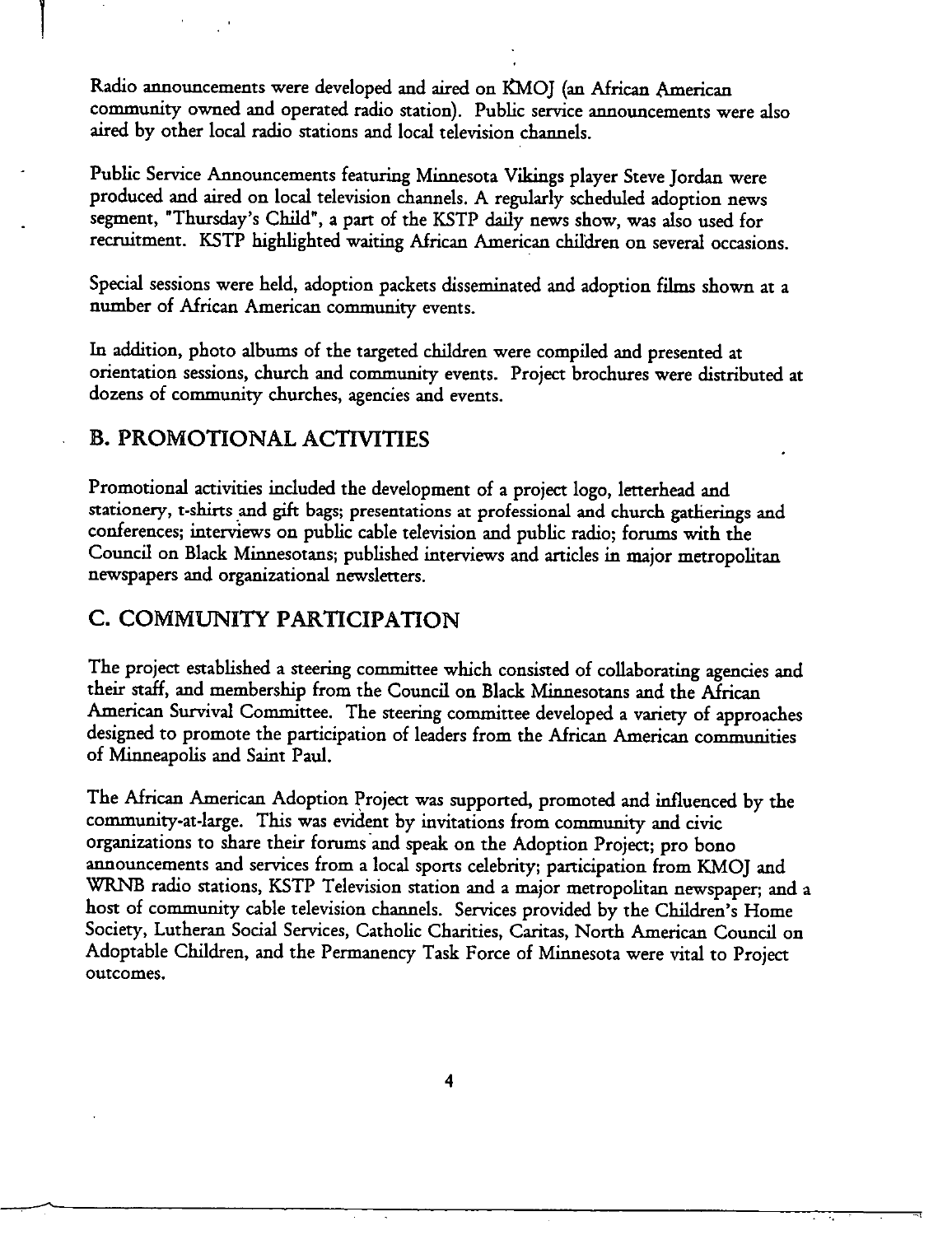Other agencies offered services to the Project through consultation and active participation in forums and promotional events. The Black Ministerial Alliance garnered commitments from local church leaders to promote the Project at church sermons and church sponsored social events. Community churches provided space for a variety of Project activities.

Adoptive parents from the community participated by volunteering their time to assist project applicants in the adoption process and by sharing their experiences at Orientation meetings and the Realities of Adoption sessions.

Representatives from the Council on Black Minnesotans and One Church One Child-Minnesota met with the Ramsey County Board of Commissioners and the Commissioner of the Department of Human Services on separate occasions to discuss the positive impact of the African American Adoption Project on the African American community.

Thus, the community of Minneapolis and Saint Paul welcomed the African American Male Adoption Project and shared its resources to aid in the placement of children awaiting adoption.

#### D. TRAINING

Training was conducted for project staff, professionals from participating county agencies and community/church leaders. Training sessions promoted compliance with Minnesota's Heritage Preservation Act; informed participants of issues surrounding foster care and adoption; highlighted practice issues unique to African American males; expanded staff capacity to integrate cultural diversity into delivery of foster care and adoption services.

Five project staff attended the North American Council on Adoptable Children conference in San Jose, California in August, 1994.

Guardianship and social workers from Ramsey and Hennepin Counties, social workers from private adoption agencies; and program managers and project staff were trained on the following topics:

- Support Groups/Buddy System for parents
- **Team Building**
- Strategic Planning
- **Strengths of African American Families**
- **Interracial Communication Styles**
- Skill Building in Family Preparation and Assessment
- Special Needs Adoption: Meeting the Needs of Waiting Children
- Cultural Sensitivity: Nuances & Strengths of African Americans
- Assessing Gay & Lesbian Adoption Applicants
- The Sexualized Foster Child
- The Behavior Stages in Child Development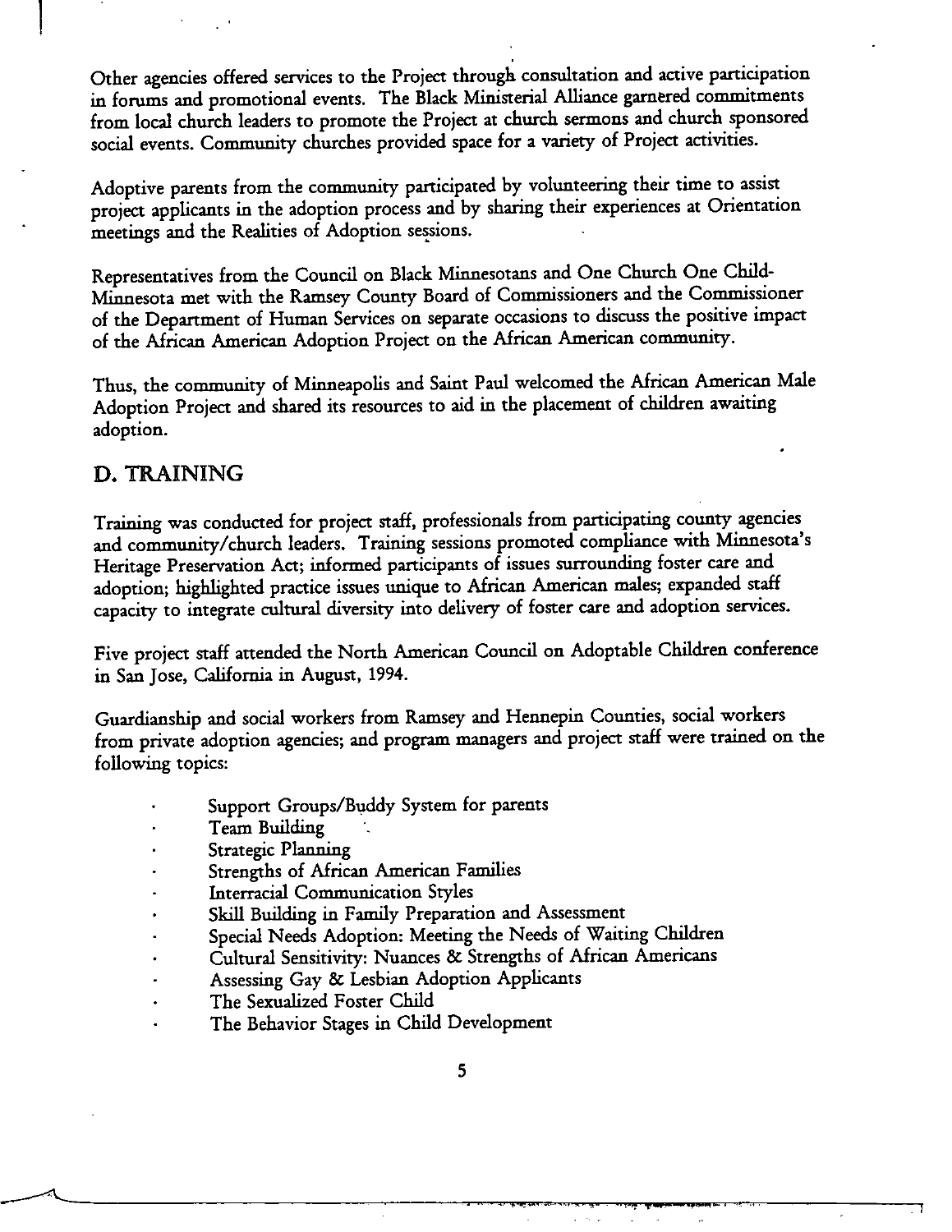- Myths of the African American Male Children
- Building Positive Male Image
- $\ddot{\phantom{0}}$ Bringing Young Males to Manhood
- Myth of Extinction
- Relative Placement
- Transracid Adoption
- Permanency in Child Protection
- Curriculum Development
- Developing Culturally Dynamic Practice
	- Rites of Passage for African American Male Children

Consultant and Trainer Wilfred Hamm also conducted adoption training sessions and facilitated child specific case consultation with adoption and guardianship workers of Ramsey County. Training topics included: recruiting specific families to raise special needs children and African American males with problematic welfare labels; preparing children to move from foster home to adoptive home; characteristics and treatment plans for drug exposed infants and children in the child welfare system; and dynamics of the birth parent/s in open adoption.

In March 1995, the African American Adoption Project staff presented a workshop at the 1995 Spring Conference sponsored by the Minnesota Social Services Association.

In June 1995, Ron Johnson, Executive Director, National Family Life and Education Center, Los Angeles, and Zena Oglesby, Executive Director, Institute on Black Parenting, Inglewood, California, presented a training session for African American Adoption Project staff and guardianship staff from Ramsey and Hennepin Counties titled "Working for Creative Change".

#### E. ANNUAL MALE ADOPTION CONFERENCES

The First Male Adoption Conference titled "Exploding the Myths of the African American Male Child" was held on September 16-17, 1993. The conference was attended by over 170 participants.

The conference opened with a policy planning session that focused on developing strategies to reduce the number of African American male children who enter the child welfare systems of Ramsey and Hennepin counties. The session was attended by top level management and mid-level management of Ramsey and Hennepin Counties, and management from the Minnesota Department of Human Services and community agencies. The meeting was conducted by an independent facilitator who focused the meeting on child protection workers assessment of family situations which foster separation of child from birth family, the need for guardianship workers to be culturally competent to work in a diverse community, guardianship workers and sociaf workers' misconception of "the best interest of the child", which delays reunification of child to family of origin or their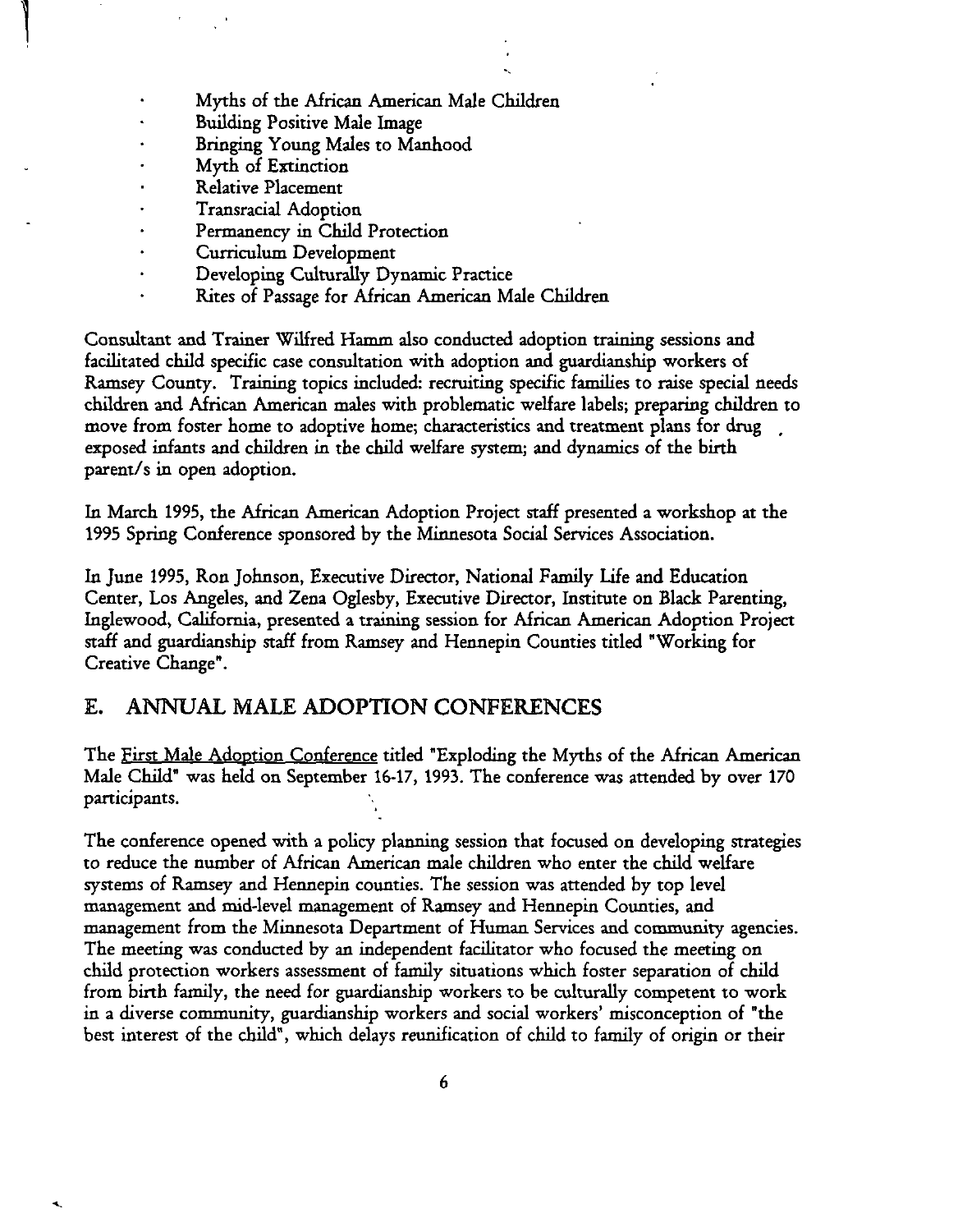.. misconception leads to a termination of parental rights and the improper assessment of willing and waiting African American adoptive families.

That evening, the Governor representative issued a proclamation proclaiming September 12-18, 1993 as African American Mde Adoption Week. A speech on "the media portrayal of male children and its effect on the adoption of waiting male children" was followed by a recognition of adoptive parents and a reception. .

Conference workshops on September 17, 1993 included:

 $\mathbf{I}$ 

- "My Journey From Foster Care to Adoptive Parent" ...
- "Toward a More Positive Image of Black Males"...
- "Black Males in the Child Welfare System Our Challenge, Our Charge"...
- "Bringing the Young Male Child to Manhood"...
- "Understanding the Strengths and Social Coping Strategies of the African American Male Child"...
	- "Myth of Extinction"...

Dr. Oliver Williams and Mahmoud El-Kati, two local Afrocentric university professors who are steeped in systemic change models which address over-representation of ethnic children in the child welfare system led the conference. Other presenters were Matthew Ramadan, Executive Director of Northside Neighborhood Community Development, Inc.; Ted Thompson PhD, Hennepin County Administrator and practicing psychologist; and Richard Spratt, Supervisor of Adoptions at Hennepin County.

Participants completed evaluation questionnaires. An analysis of data demonstrated that participants found the conference informative and outstanding. Individual comments were very positive and included:

- ... "the presenters focused my social work practices on my own cultural bias"...
- ... "this was a very positive and enlightening conference"...
- ... "conference was timely and more conferences should focus on African American males and similar topics"...
- ... "conference provided an opportunity to network with workers from other counties" ...

Recommendations from participants were

- 1) the need for participation from local African American churches to address the male children issues; and
- 2) a workshop facilitated by African American adoptive families sharing their experiences in raising male children".

—. . . ------ . .. .. . . ... . \_ .-.\_ . .... .. . . . .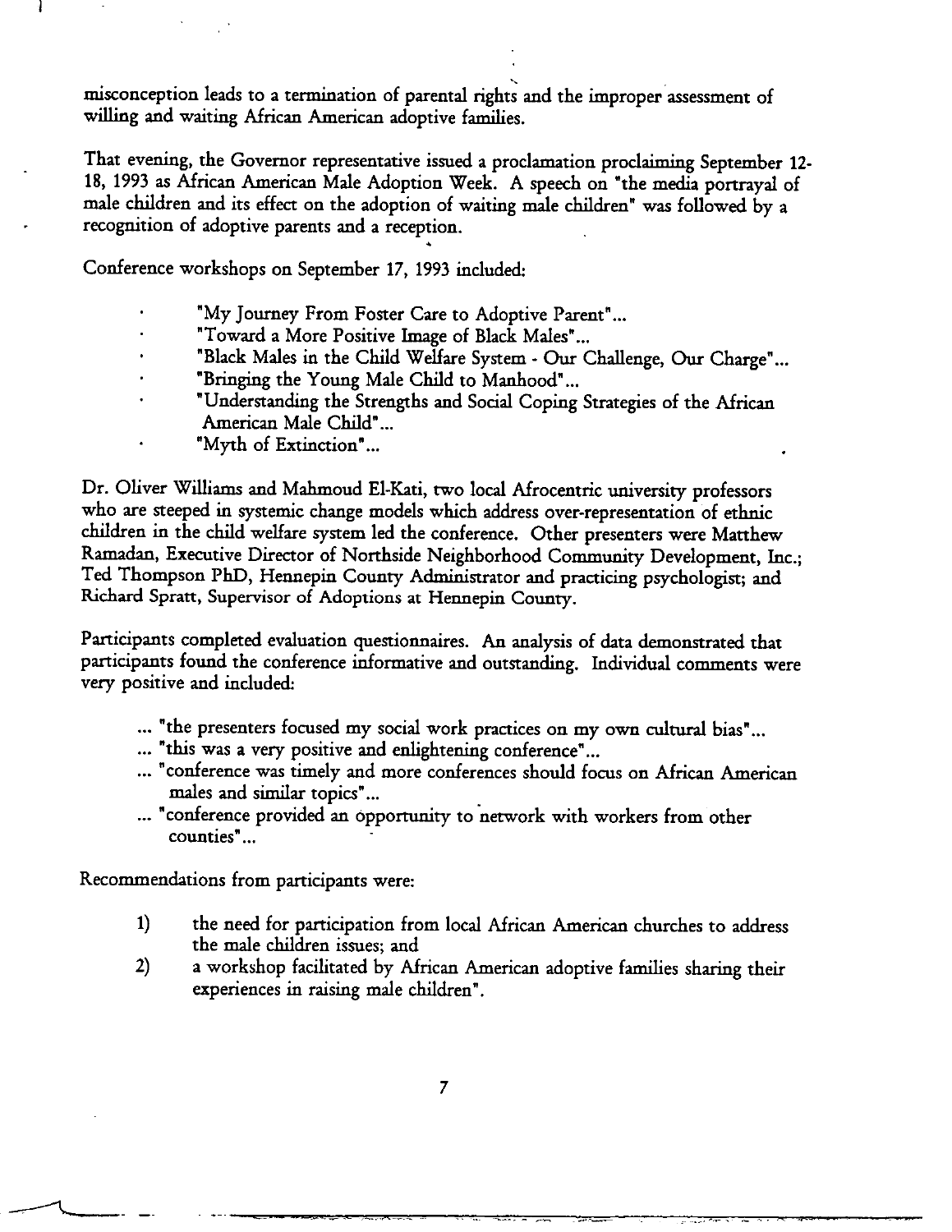The African American Adoption Project held its Second Annual Male Adoption Conference on September 22-23, 1994, titled "Effective Parenting: Cornerstone of a Self-Directed Community".

A conference kick-off and reception was held on the afternoon of September 22, 1994. Attenders included: state legislators, state program managers, county welfare directors, child advocates, private agency representatives and Project staff.

One hundred and sixty five participants attended the conference which was held on Friday, September 23.

#### Conference session presenters and topics included:

- $1)$ Zena F.Ogleby, Executive Director, Institute for Black Parenting and Ron Johnson, Executive Director of National Family Life Education Center, Los Angeles, California: "Effective Education and Community Services: Foundation for a Black Male's Success";
- $2)$ Rose Brewer, Chairperson, African and African-American Studies Department, University of Minnesota: "The Role of the Black Female in Influencing the Development of the Black Male";
- 3) Ron Johnson, Executive Director of National Family Life Education Center: "Ten Steps to Rites of Passage";
- 4) Honorable Jerry Blakey, Saint Paul City Councilman: "Bridging the Separation of Church and State to Strengthen the African American Community";
- 5) Sgt. Melvin Carter, Saint Paul Policeman, Law Enforcement: "Balancing... Services and Policing the African American Male";
- $6)$ Zena F. Ogelsby, Executive Director, Institute for Black Parenting: "Increasing Adoption Opportunities for African American Males";
- 7). Ted Thompson, private consultant: "The Social Ramifications of Interracial Adoptions":
- 8) Wilfred Hamm, Chief of Adoptions District of Columbia: "Needs of African American Male Children in Out-of-Home Placement"; and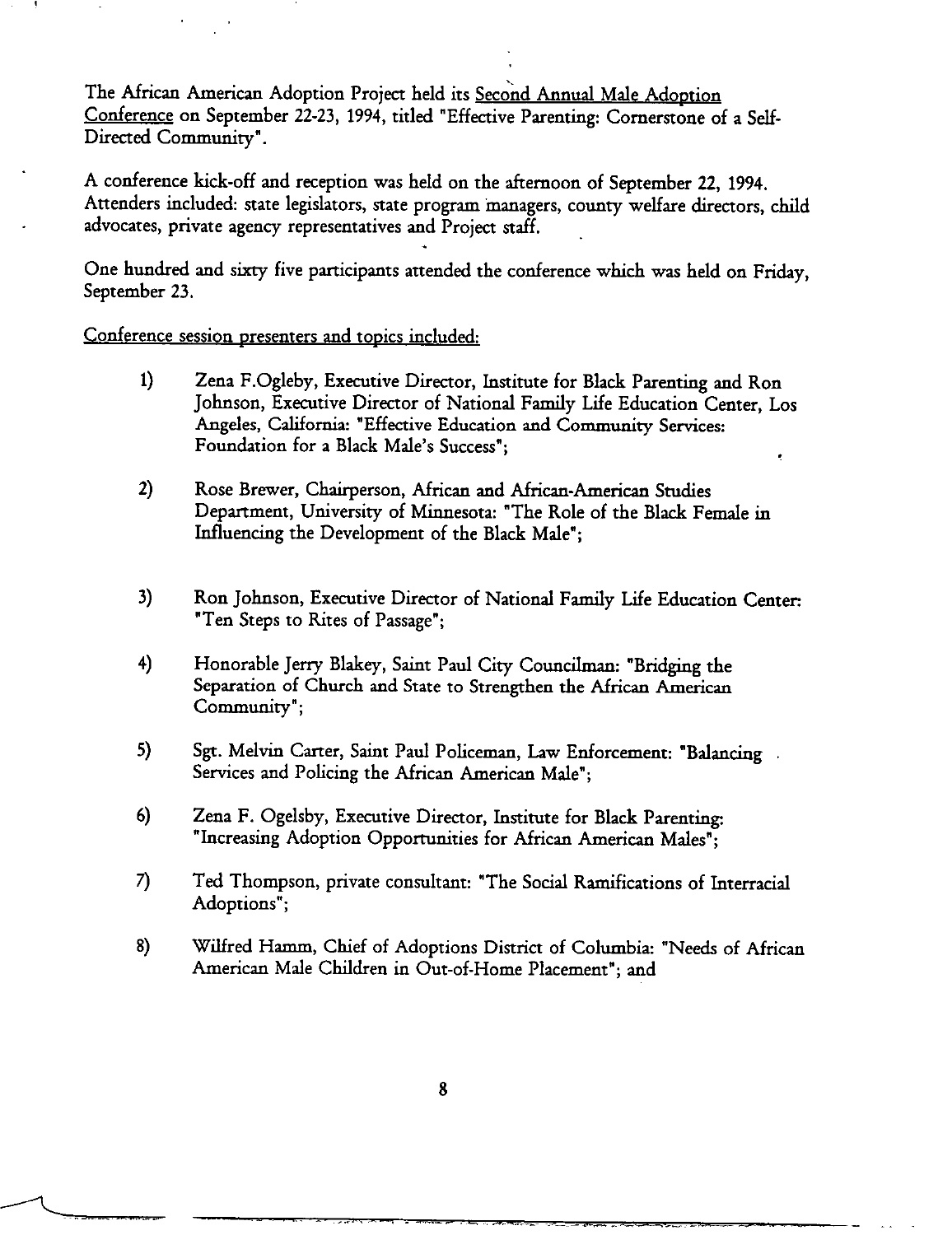9) John Wright, Associate Professor, African and African-American Studies Department, University of Minnesota: "African American Males: Yesterday, Today and Tomorrow".

The participants evaluated the conference with high marks and personal statements such as:

... "best conference ever attended"...

... "speakers were knowledgeable, presented well"...

... "information was rdevant and timely"...

- ... "information was not a rehashing of research papers or research abstracts" ...
- ... " conference has refocused and shaped my view of children in placement"...

... "child welfare system really labels children"...

#### RITES OF PASSAGE TRAINING AND ORIENTATION  $F_{\bullet}$

The Rites of Passage model is built on the premise that boys do not automatically know when or how to become men, and that it is the responsibility of men to lead them through this process. The Rites of Passage program offers critical adult male leadership to African American boys, and helps them develop a commitment to family, race, and community, while empowering them with a sense of responsibility and personal mastery.

The program is based on the Rites of Passage model and includes demerits of the Nguzo Saba Black value system which contains seven principles: unity, self determination, collective work and responsibility, cooperative economics, purpose, creativity and faith. Activities are flexible but must present a challenge, require commitment, prepare youth for the responsibilities of adulthood, and provide exposure to knowledge and resources.

The African American Adoption Project held an orientation and training session in May, 1995, on the "10 Steps to Rites of Passage Program for African American Males".

The Rites of Passage Orientation and Training was presented by Ron Johnson, Executive Director, National Family Life & Education Center, Los Angeles, California. Community participants included:

Willie Nesbeth, Save Our Sons, Minneapolis;

...- ,.

- Dorothy Hogan, Rites of Passage Foster Care Homes, Human Services Association, St. Paul; and
- William Pierce, Executive Director, Right Step Academy, Minneapolis.

 $\ddot{\phantom{0}}$ 

As a result of this training, two mentors were identified and a contract for referrals was developed with the Right Step Academy. The Right Step Academy will continue to deliver the Rites of Passage Program. Referrals will be made through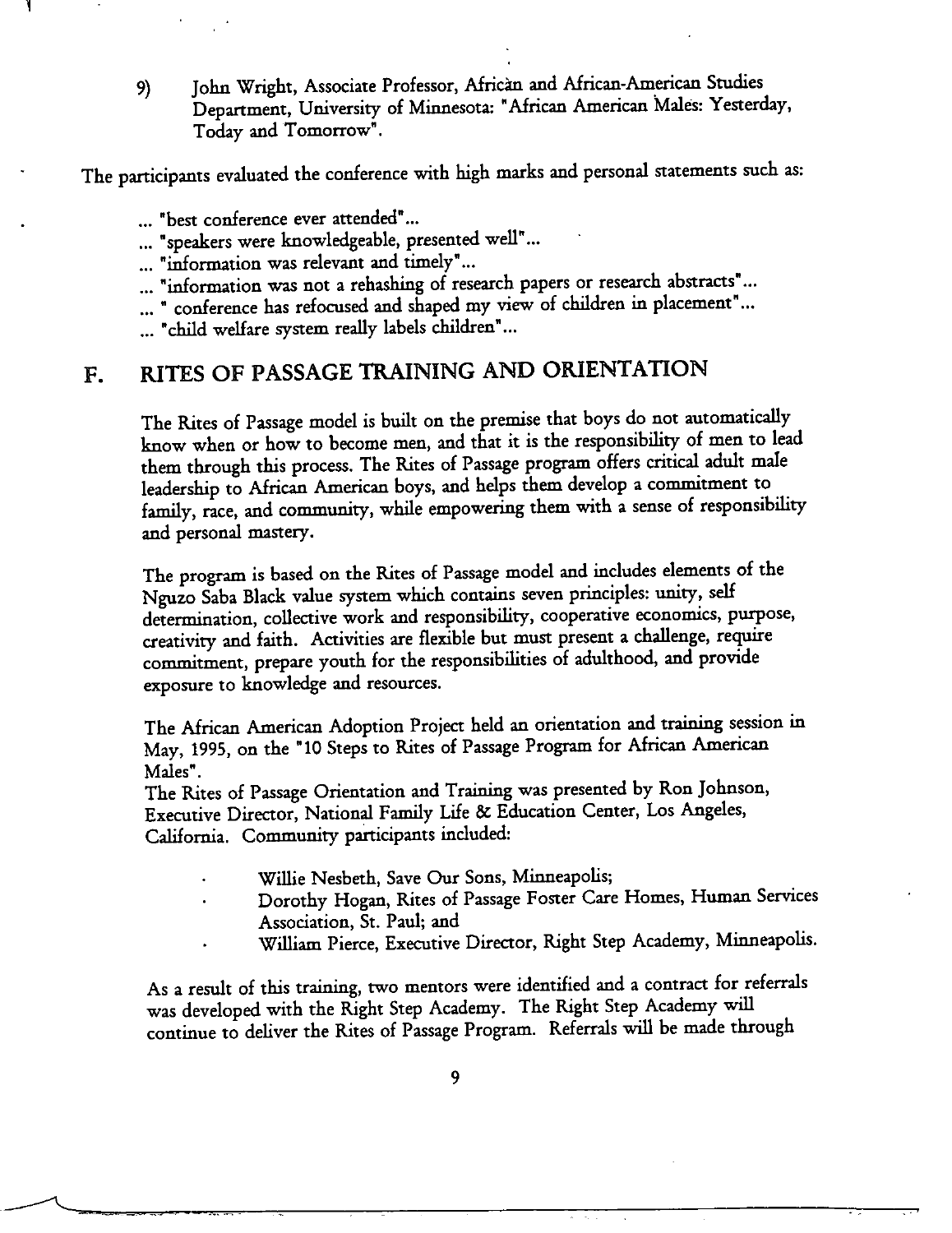the African American Adoption Program Parènt Support Group and through the Rites of Passage Foster Care Homes.

### G. PARENT SUPPORT GROUP

The African American Male Adoption Project has provided a range of post placement services that include home based services and educational and training sessions for adoptive parents and children. A Parent Support Group was established, convened and facilitated by Project staff for families adopting male children.

The monthly parent support group is independently incorporated through funding from the North American Council on Adoptable Children. The group is a 501(c)3 organization, operating under the name of Minnesota Parents Supporting African American Adoptions (MPSAAA). The support group provides an important resource for adoptive parents and tidren to promote their understanding of special needs adopted children, share experiences and build on family and community strengths. Approximately seventy (70) families participate in the group sessions.

The Parent Support Group has provided critical support to families through post placement, minimizing adoption disruptions and bolstering the strengths and confidence of adoptive families.

#### III. **OUTCOMES**

# A. ADOPTION PRACTICES AND PROCEDURES

The development of culturally sensitive practices and the ongoing recruitment md training activities of the Mrican American Project has promoted communication and collaboration between the community and the project, the three agencies involved in the project, and among individud child service units within the county agencies.

The African American Project in Ramsey County has entered into a joint agreement with the Foster Care, Child Protection and Guardianship Units to collectively change policies to eliminate interdepartmental, interagency and administrative barriers to adoption procedures. In addition, the County is actively working to prevent multiple placements and extended delays in adoption procedures for waiting children.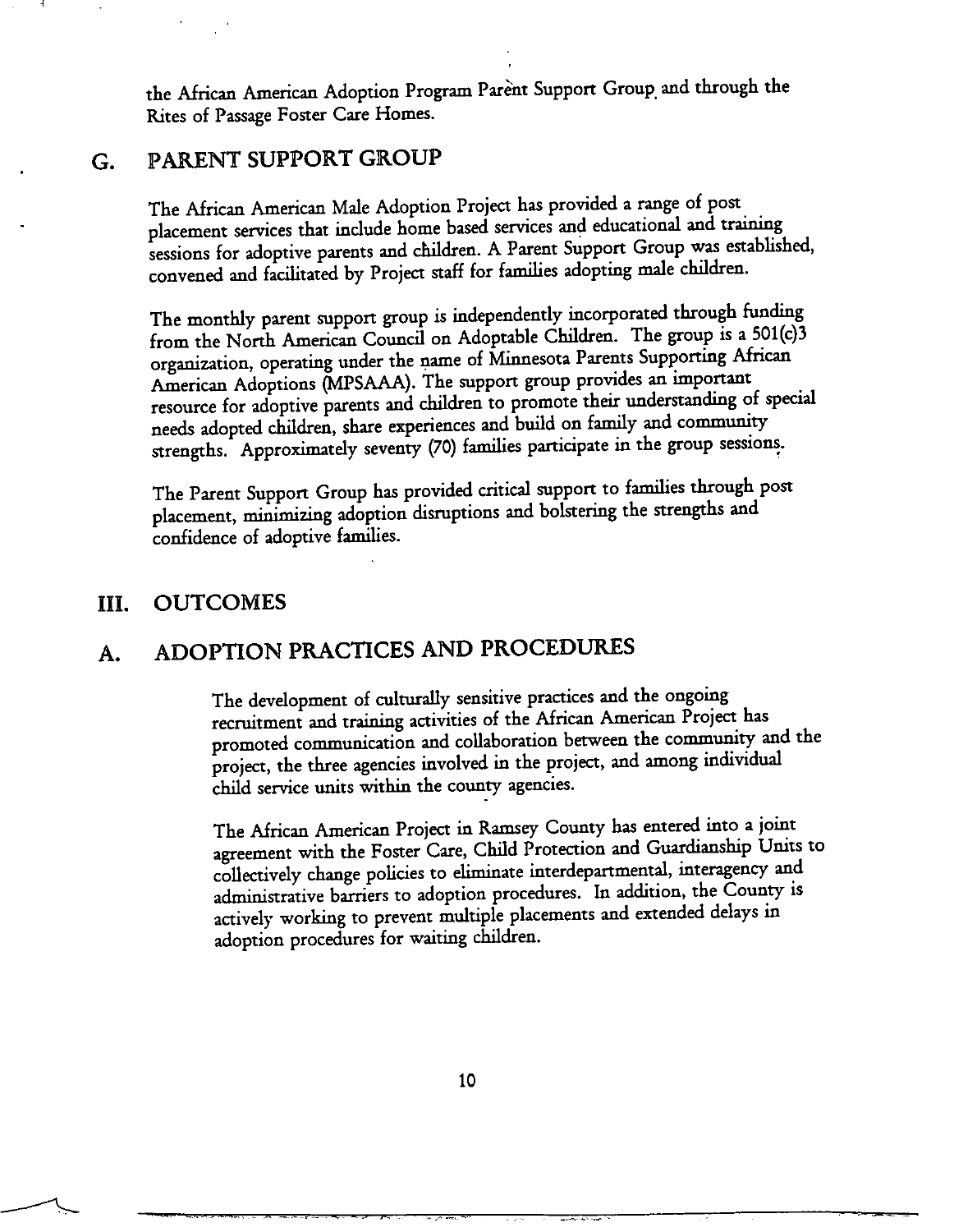New procedures to improve coordination of adoption/guardianship and foster care services include:

- Guardianship and Adoption workers will now co-supervise cases in placement and post placement until finalization of adoption.
- All issues that arise in the post-placement pre-finalization phases will be jointly resolved.
	- Information on available children that includes age, sex and other pertinent information will be forwarded to the African American Adoption Project immediately following receipt. A data base of available children will be accessible to both counties. Information also includes dates of home studies, all updates, contact information and location of families ready for children.
- Information on available children will be shared between counties upon request. Counties of responsibility will strive to meet a goal of "One child - One placement - One year to finalization".
- Preparation of available children will begin as soon as a child is assigned to the guardianship unit. Joint efforts with the African Adoption Project will facilitate timely assessments and social histories; create a life book for each child; and forward photographs of each child to "Minnesota's Waiting Children" for publication.
- Both counties now hold joint staff meetings with Adoption and Guardianship units and continue to share staff and resources of the African American Adoption Project.

Counties actively support relative adoption services. Incentives include financial assistance and immediate access to support services and traiuing for families.

Currently, a new recruitment mail campaign is in the planning phase. The campaign will target waiting families, those who already have adoptive placement/s, and those who have inquired about waiting children. A monthly newsletter will inform potential families of children available for adoption. A non-identifying description of each child will be included along with a contact name and telephone number for more information.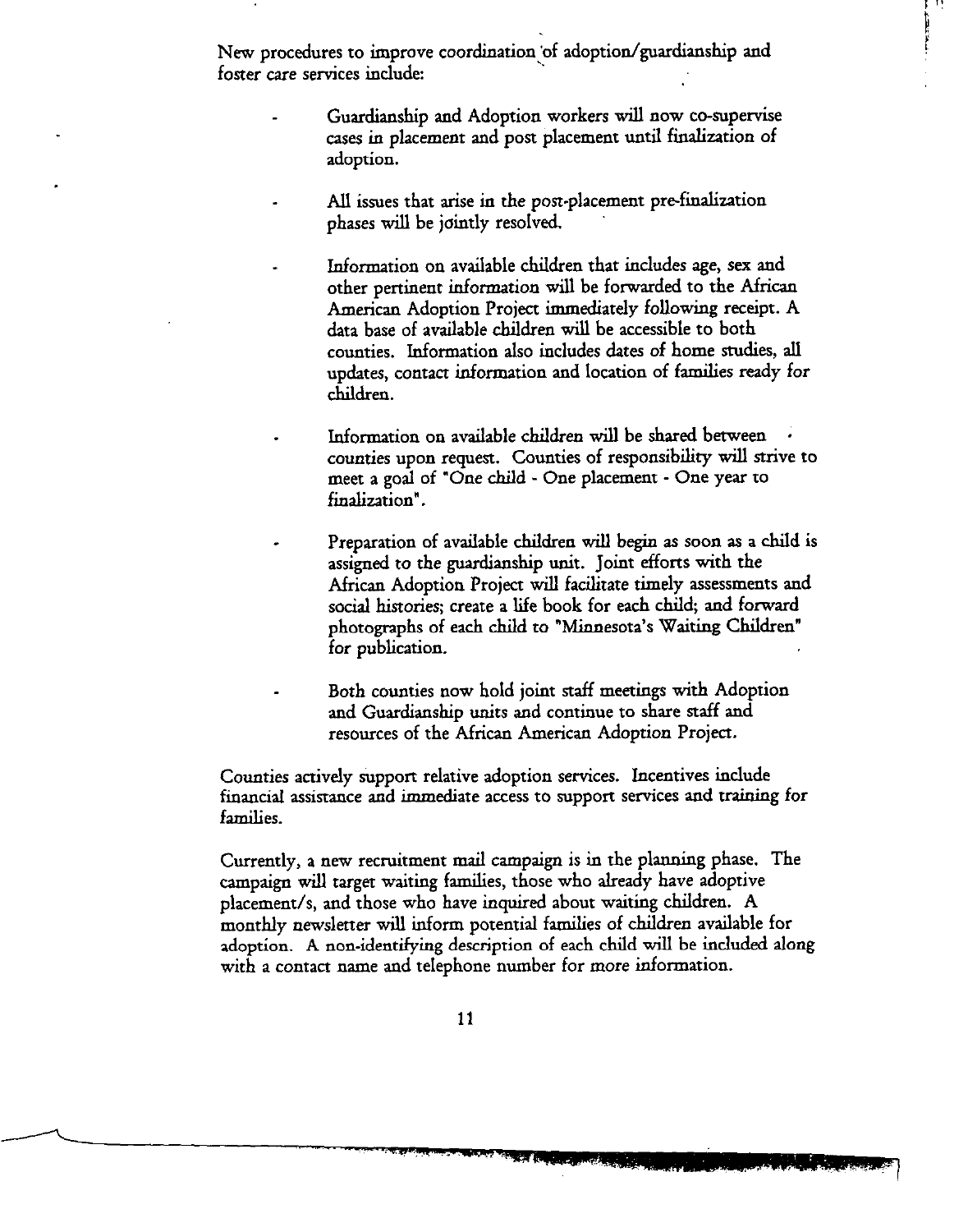In response to suggestions from the initial applicants, Realities of Adoption group sessions were changed from daytime hours to Tuesday and Thursday evenings and Saturday mornings. The schedule is designed to be accommodating to most applicants, who often were working single and/or two parent families. Sessions were held at other times, when necessary, to accommodate applicant work and vacation schedules.

Culturally sensitive practices are centered around two themes:

- 1) the provision of a safe, nurturing and permanent environment for the proper socialization of African American children; and
- 2) non-generalization and non-characterization of applicants and their abilities. These themes were paramount in the development of a conductive atmosphere for which culturally sensitive practices flourished.

Open communication is encouraged between apphcants and project staff, Applicants share concerns, expectations and joys of adoption, participate in numerous group discussions and develop close associations with fellow applicants.

Practices of the African American Adoption Project reflect an awareness of cultural nuances, an appreciation of varied beliefs, values and social behaviors and flexibility in the delivery of services.

Project activities are held in African American churches and community centers and include the provision of a light meal. Applicants view this as an indication of the Project's staff concern for their welfare. The development and provision of culturally sensitive and flexible adoption which recognizes the cultural nuances and strengths of African American families has enabled the project to achieve the following results during the past three years:

- 230 Attended Orientation
- 236 Attended "Realities of Adoption" Training
- 30 Families with Placements
- 32 Children Placed

#### $\mathbb{B}$ . PLACEMENTS MADE

.

MALE CHILDREN PLACED WITH ADOPTIVE FAMILIES from September, 1992 through March 31, 1994 totals 26.

.

 $\omega_{\rm{eff}}$  ,  $\omega_{\rm{eff}}$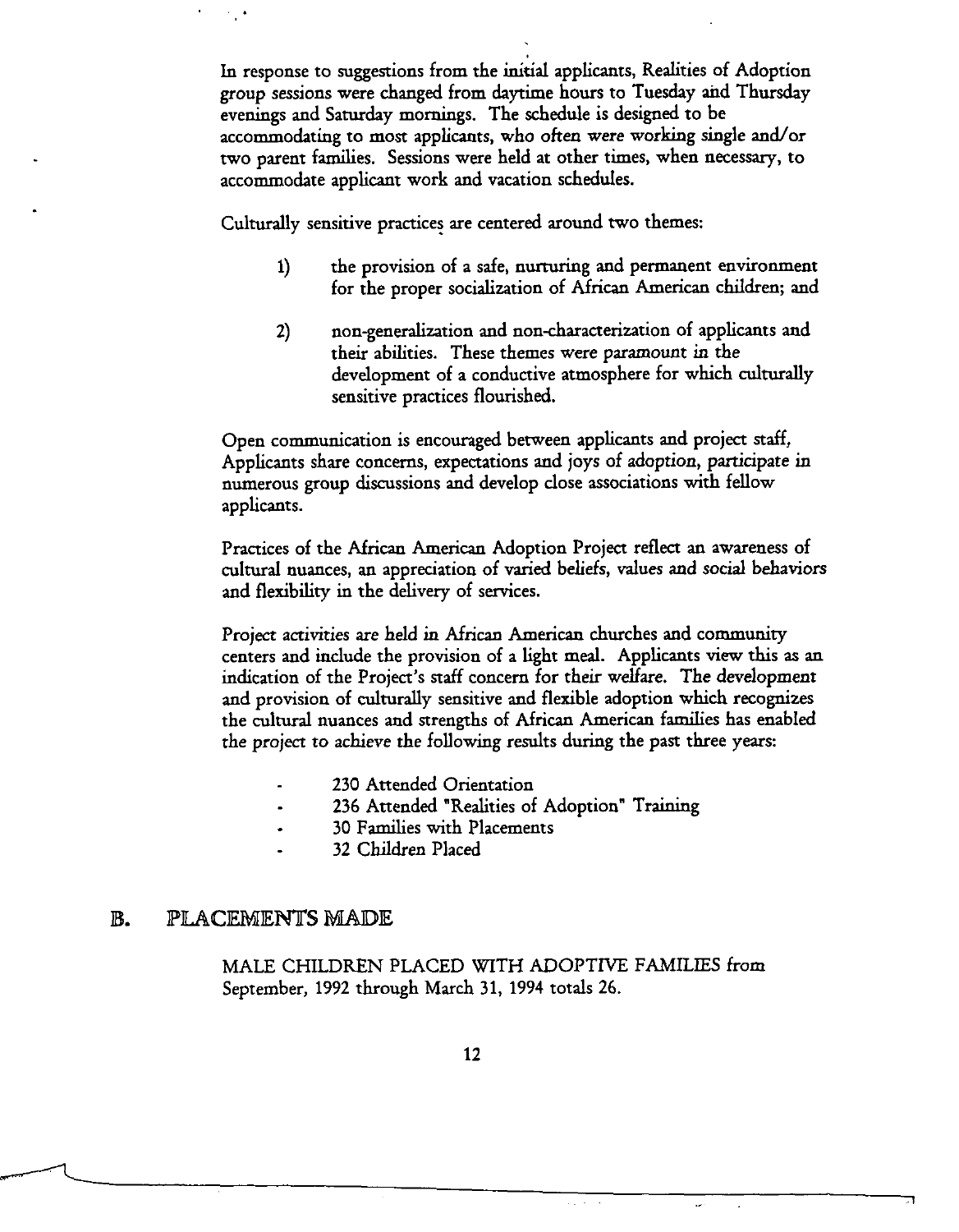MALE CHILDREN PLACED WITH ADOPTIVE FAMILIES from April 1, 1994 through June 30, 1995 totals 32.

- male, born April 16, 1994; placed May 1994 male, born May 30, 1992; placed May 1994 male, born January 5, 1994; placed June 1994 male, born March 3, 1994; placed June 1994 male, born June 13, 1994; placed June 1994 male, born March 12, 1988; placed July 1994 male, born June 25, 1989; placed July 1994 male, born June 12, 1992; placed September 1994 male, born April 17, 1990; placed October 1994 male, born September 6, 1992; placed October 1994 male, born August 26, 1982; placed November 1994 male, born November 18, 1992; placed November 1994 male, born March 1, 1983; placed December 1994 male, born May 8, 1994; placed December 1994 male, born July 13, 1984; placed March 1995 male, born December 4, 1984; placed March 1995 male, born October 28, 1984; placed June 1995 male, born February 19, 1985; placed June 1995 male, born July 5, 1987; placed June 1995
- male, born September 15, 1987; placed June 1995
- male, born June 16, 1990; placed June 1995

#### C. FINDINGS:

!,

.

Key findings show thar

- from January 1989, to June 1995 there has been a 173% increase in the number of African American and bi-racial children in need of adoptive homes in Hennepin and Ramsey Counties
- ninety-eight percent of families who attended the "Realities of Adoption Training" report that the training is worthwhile and only 11% who complete the training choose not to participate in an intensive home study,
- targeted recruitment, specialized messages and the inclusion of a variety of resources, media and community organizations greatly increased the number of African American families who come forward to learn about adopting a male child;
- new culturally oriented, meaningful, relevant adoption practices have been developed in Hennepin and Ramsey Counties as a direct result of this project; and